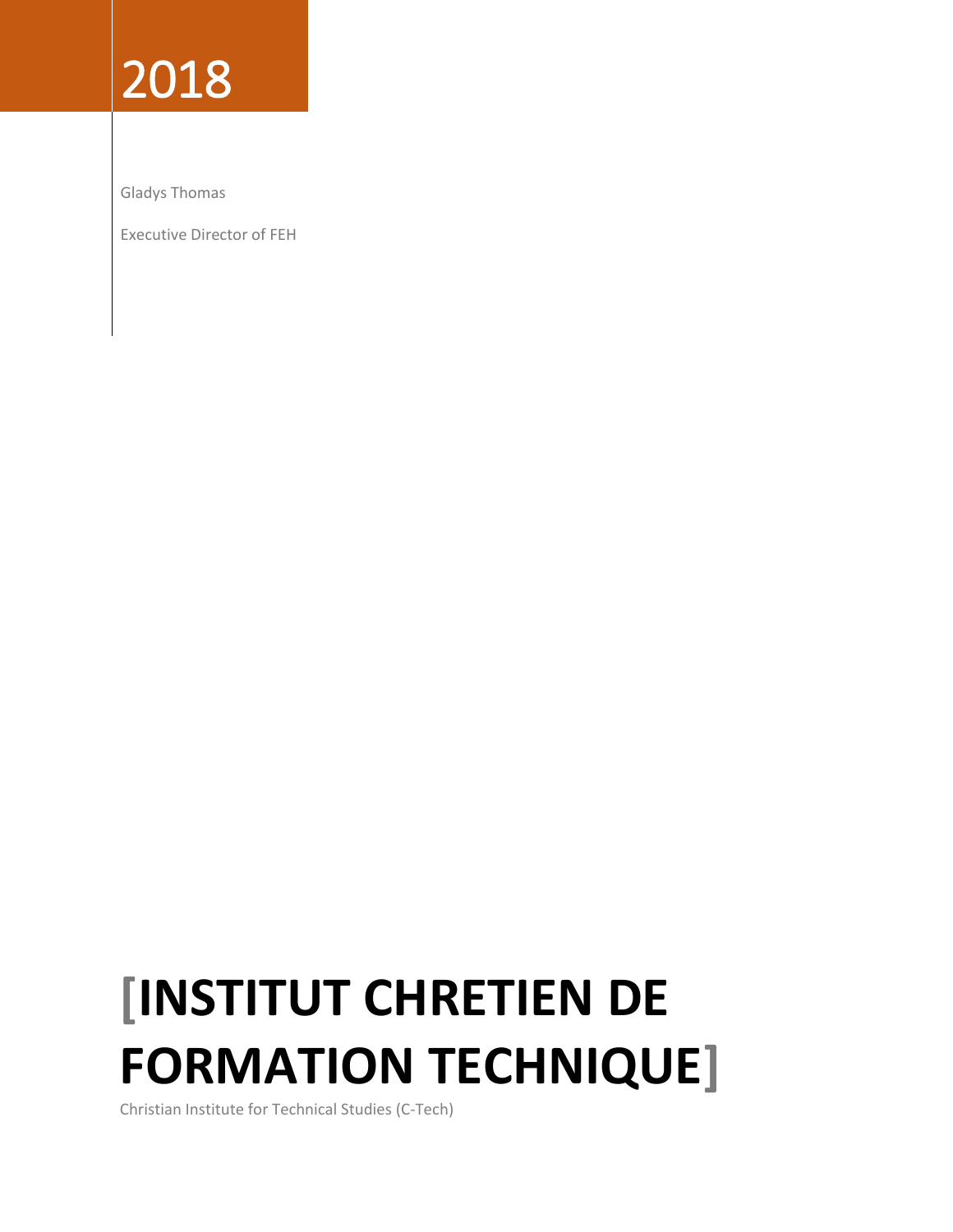## Application Form

|                                                                                                     |  |                 |                    | Year: 20_____/20_____ |  |
|-----------------------------------------------------------------------------------------------------|--|-----------------|--------------------|-----------------------|--|
| Select the check boxes useful: First Loan Application $\bigcirc$                                    |  |                 | Renewal $\bigcirc$ |                       |  |
| Information concerning the student(e):                                                              |  |                 |                    |                       |  |
|                                                                                                     |  |                 |                    |                       |  |
|                                                                                                     |  |                 |                    |                       |  |
|                                                                                                     |  |                 |                    |                       |  |
|                                                                                                     |  |                 |                    |                       |  |
| Level of Study: _______________________________ - end year of study _______________________________ |  |                 |                    |                       |  |
|                                                                                                     |  |                 |                    |                       |  |
| Has the student already received a grant? ___________ What is the last year of award: _____________ |  |                 |                    |                       |  |
|                                                                                                     |  |                 |                    |                       |  |
| Marital status of the parents or the legal guardian                                                 |  |                 |                    |                       |  |
|                                                                                                     |  |                 |                    |                       |  |
|                                                                                                     |  |                 |                    |                       |  |
| <b>Marital Status</b>                                                                               |  |                 |                    |                       |  |
| $Married$ Free Union $\Box$                                                                         |  | Divorced $\Box$ |                    |                       |  |
|                                                                                                     |  |                 |                    |                       |  |
|                                                                                                     |  |                 |                    |                       |  |
|                                                                                                     |  |                 |                    |                       |  |
|                                                                                                     |  |                 |                    |                       |  |
|                                                                                                     |  |                 |                    |                       |  |
|                                                                                                     |  |                 |                    |                       |  |
| <b>Marital Status</b>                                                                               |  |                 |                    |                       |  |
| Married CO Free Union CO Divorced CO                                                                |  |                 |                    |                       |  |
|                                                                                                     |  |                 |                    |                       |  |